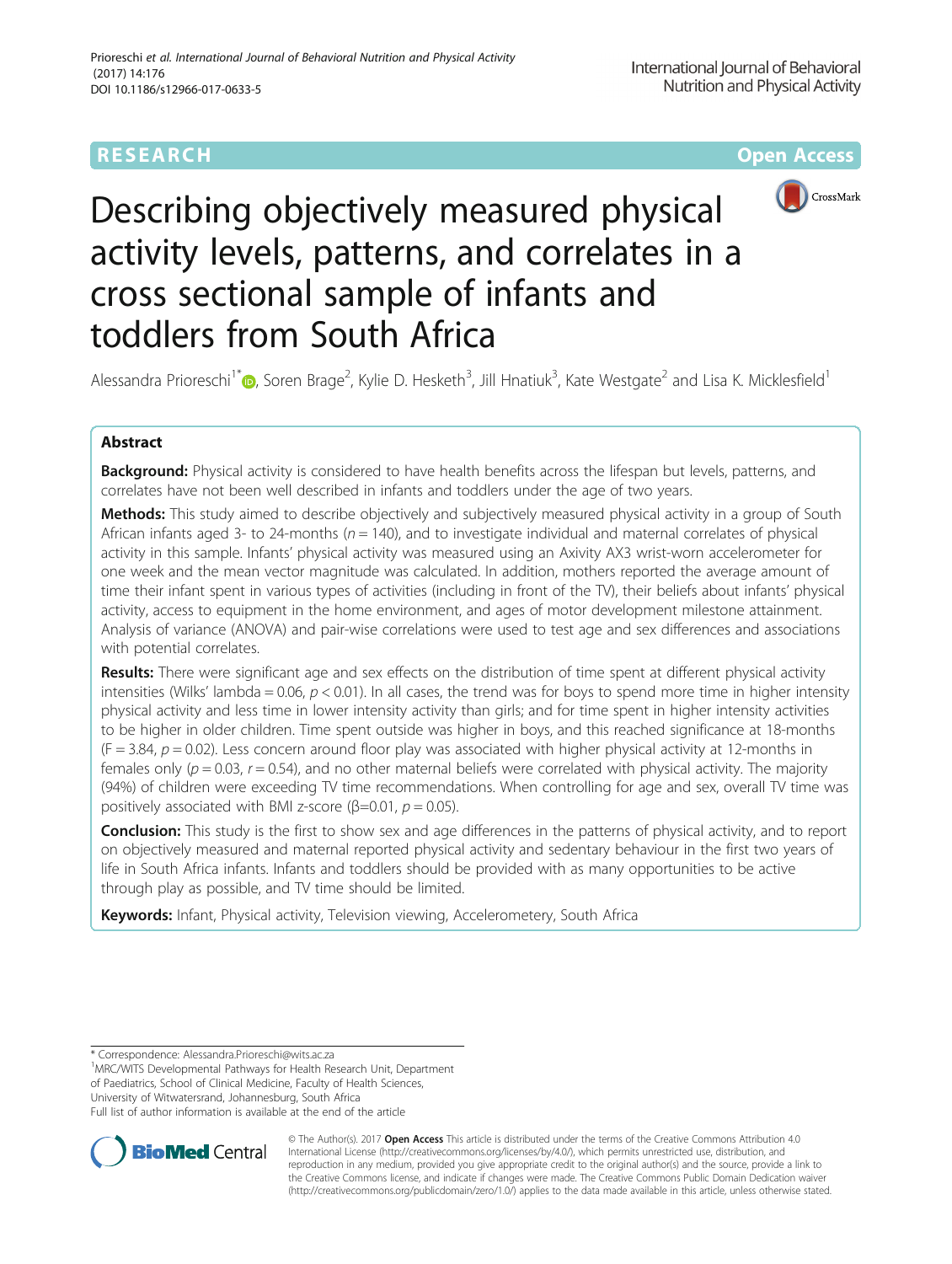## Background

Physical activity has beneficial effects on health at all stages of the lifecourse. Data from higher income countries has shown that physical activity in early childhood (0–4 years) has beneficial effects on current and future health, and that sedentary behaviour may have a detrimental influence on body composition, which subsequently influences health outcomes [[1](#page-12-0)–[3](#page-12-0)]. Physical activity in the early years has also been shown to be beneficial for cognitive and motor development, and emotional and physical well-being [\[2](#page-12-0)]. Further, in a systematic review increased screen time has been shown to be associated with weight gain in children under age two [\[4](#page-12-0)]; and a metaanalysis of current evidence has shown that rapid weight gain in the first two years of life is associated with increased adiposity in later childhood [[5\]](#page-12-0). However, there is a paucity of data describing objectively measured physical activity and sedentary behaviour at a very young age i.e. in the first two years of life [[6\]](#page-12-0).

The first two years of life have been shown to be critical determinants of adult behaviours and health risks [[7\]](#page-12-0), yet in South Africa no studies have objectively measured physical activity and sedentary behaviours in this period [[7\]](#page-12-0). According to survey data, South Africans present with high sedentary time and low physical activity levels from a young age [\[8](#page-12-0)]. A high prevalence of overweight is already apparent in young children (ranging from 11%–14% in children aged 6 years [[9\]](#page-12-0), with 20% of toddlers at age two presenting with overweight [[8\]](#page-12-0)). Similar to international findings, approximately half of South African children are meeting age specific physical activity recommendations [[9\]](#page-12-0). Internationally, studies have shown that participation in sedentary behaviors (mainly television (TV) viewing) is already higher than recommended in the first two years of life [[4](#page-12-0), [10](#page-12-0), [11](#page-12-0)]; and similarly excessive sedentary time (73% of the day) is apparent in South African children as young as 4 years old [\[12\]](#page-12-0).

Correlates of activity levels in the first two years of life have not been extensively described [\[6\]](#page-12-0). A systematic review of the cross sectional correlates of physical activity in preschool children (aged 2–5 years) conducted in 2008 showed that being male, spending more time outdoors, and having an active parent, were correlated with being more active [[13](#page-12-0)]. A more recent systematic review of longitudinal observational studies and controlled trials conducted in 2016 showed that predictors of increased physical activity in 0–6 year olds included parental monitoring of their children's activity, maternal role modeling; and there was some inconsistent evidence that boys had higher physical activity than girls [[14\]](#page-12-0). This systematic review reported that very few studies had been conducted in healthy children under age two, or in developing countries (with none conducted in Africa), however recently studies have been conducted measuring physical activity response to dietary treatment or supplementation in undernourished toddlers in Africa [[15](#page-12-0), [16\]](#page-12-0)). Studies on infants and toddlers have consistently shown age to be associated with increased sedentary behaviour and with more time spent in higher intensity physical activity [\[17](#page-12-0)–[20](#page-12-0)], yet it is likely that developmental stage (rather than chronological age) will impact on ability to participate in certain types and intensities of activity, thus presenting a bidirectional relationship between developmental stage and physical activity [[21\]](#page-12-0). Furthermore, maternal factors such as mother's TV time and physical activity were associated with toddler sedentary time and physical activity, respectively [[17](#page-12-0), [18](#page-12-0), [20](#page-12-0)]. Mother's education level (higher), race (minority), and the home environment; and time toddlers spent being active with their mother and with other toddlers, have also been correlated with toddler sedentary time and physical activity respectively [[17](#page-12-0)–[19\]](#page-12-0). In toddlers who were walking (aged 12- to 36-months), boys were more active than girls [\[20\]](#page-12-0).

The need to measure and examine levels of physical activity and sedentary time in the first two years of life is clear. Furthermore, correlates of these behaviours should be examined in order to intervene effectively. Preliminary data and data from older children suggest that the home environment and mother's behaviours, and child sex and age (and/or developmental stage) are important correlates of physical activity and sedentary behaviour. Therefore this study aims to 1) describe levels and patterns of physical activity and sedentary behaviour in a group of South African infants/toddlers aged 3- to 24 months using objective and subjective data, and 2) investigate and describe individual and maternal correlates of objectively measured physical activity.

## Methods

## Participants and procedures

Participants (convenience sample of 152 mother and child pairs) were recruited from the Chris Hani Baragwanath Academic Hospital, MRC/Wits Developmental Pathways for Health Research Unit in Soweto, South Africa. Soweto is over  $200 \text{km}^2$  in size with over 1.2 million inhabitants. Fathers in Soweto often have little to no involvement in childcare [\[22\]](#page-12-0), and therefore only mothers were considered in this study. In most cases, mothers had been recruited from the Chris Hani Baragwanath Academic Hospital (which is the largest public hospital in South Africa and is thus likely to provide a sample of mothers representative of the Soweto community) for participation in a pregnancy and infancy study (M130905) at the research unit, and were invited telephonically to participate in the current study if their child was within 2 weeks of 3-, 6-, 12-, 18-, or 24-months of age (information obtained via pregnancy study birth records). For the purposes of this paper, children of all ages from this sample will be referred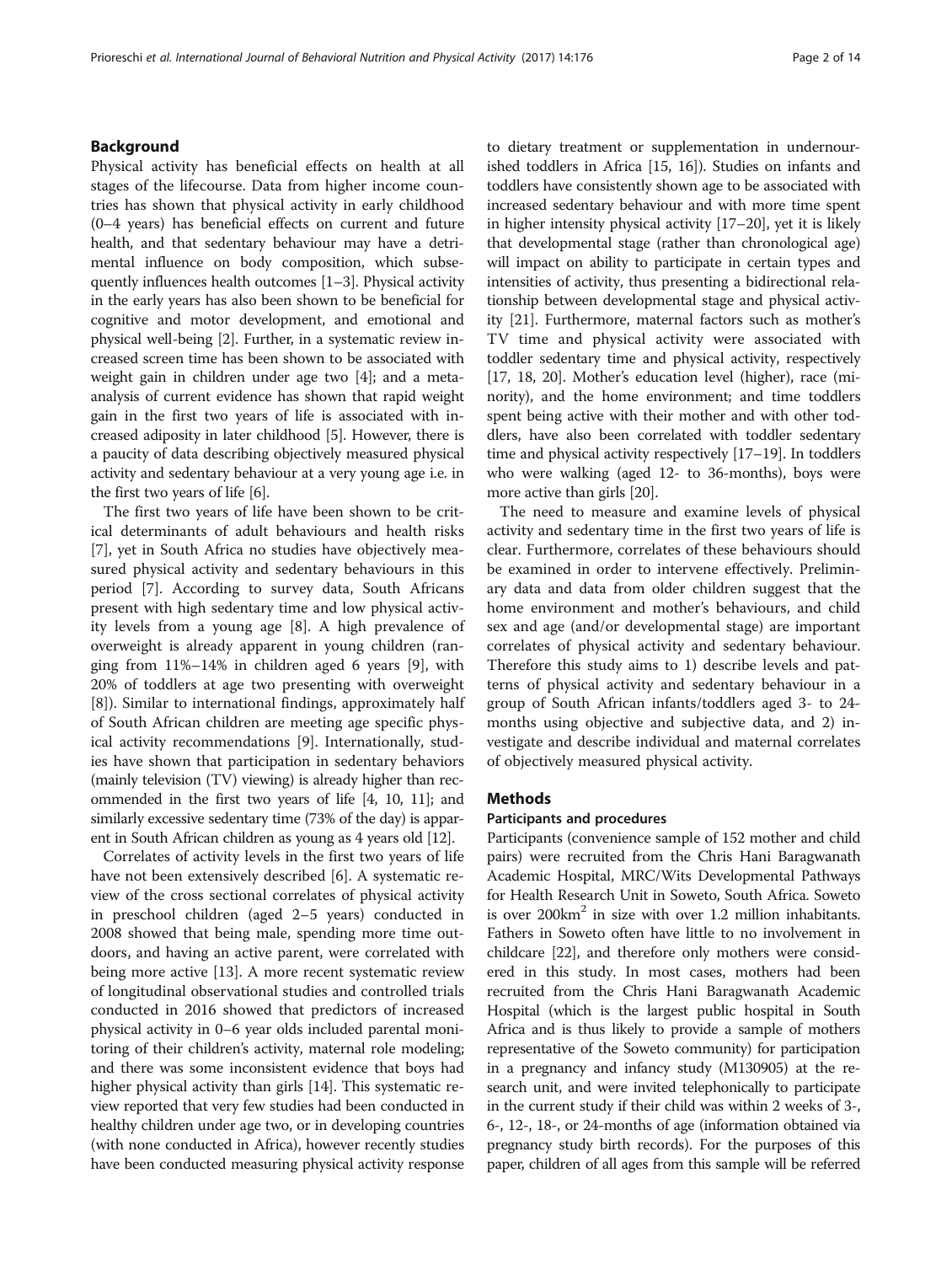to as "infants". Participants were excluded if infants had any diagnosed developmental abnormalities that may affect normal movement or development. Mothers were required to read and sign informed consent and assent documents for themselves and on behalf of their infant, and were free to withdraw from the study at any time. Ethical approval for this study was provided by the University of the Witwatersrand Human Research Ethics Committee (M150632).

Participants were required to visit the research unit twice. At the first visit all demographic information was collected, questionnaires completed, measurements taken, and infants were fitted with an accelerometer and mothers were provided with a sleep diary to complete for their infant. At the second visit, one week later, participants were required to return the accelerometers and sleep diaries. If participants were unable to return the devices, researchers collected the devices from participants' homes.

## Outcome measures

## Physical activity

Infants' physical activity was objectively measured using an Axivity AX3 wrist worn accelerometer (Axivity Ltd., Newcastle-upon-Tyne, UK). These monitors allow for transparent data processing analysis due to the opensource software platform and unforced sampling of raw measurement data [[23](#page-12-0), [24](#page-12-0)]. Furthermore, they are small enough to be worn on the wrist of infants from 3 months. Monitors were initialised (using the open source OmGui software, Open Movement, UK) to capture triaxial acceleration data at 100 Hz with a dynamic range of +/−8 g. The monitors were worn in a specially designed fabric band (Open Lab, Newcastle, UK), which is waterproof, breathable, flexible and safe. This band was designed and piloted by the authors and Open Lab, and has been successfully used and tested for feasibility in a South African sample of infants (manuscript under review [[25](#page-12-0)]). Mothers were instructed not to remove the band from their infant's wrist for a seven-day period. Following download (OmGui, Open Movement, UK), the raw acceleration data were autocalibrated to gravity, using methods described elsewhere [\[26](#page-12-0)]; and vector magnitude (expressed in mg) was calculated representing the magnitude of acceleration over the summarised time period [[23](#page-12-0)]. A high-pass (0.2 Hz) and low-pass (20 Hz) frequency filter was then applied to the data in order to remove gravity, as well as high frequency noise [\[27\]](#page-12-0). Thus, the remaining data provided an approximation of acceleration due to human movement alone. Thereafter, non-wear was identified based on the deviation of each axis below 13 mg for >1 h, and removed [[23](#page-12-0)]. Remaining data was summarised to generate average acceleration (mg), as well as time (hourly and weekly) spent in intensity thresholds (10 mg increments from 0 to 400 mg). During summation, non-wear periods were taken into account in order to minimize potential diurnal bias [\[28](#page-12-0)]. At least 45 h of wear time (equating to three days of at least 15 h data per day [[29](#page-12-0)]) spread equally across the 24-h day (at least 4 h each day during morning, noon, afternoon, and night) were required for inclusion in the analysis.

## Correlates and covariates

## Anthropometry and demographics

Mothers were asked to report their date of birth and their infants' date of birth and sex. Infant age was calculated and categorised to the nearest month. Mothers' height was taken to the nearest 1 mm using a wallmounted stadiometer (Holtain, UK). Infant length was measured to the nearest 1 mm using an infantometer (Chasmors Ltd., UK). Weight of mothers and infants was measured to the nearest 0.1 kg using a digital scale (Dismed, USA). All anthropometry measurements were taken twice, by trained research staff according to standardised procedures, and the average of the two values was reported. Mother and infant body mass index (BMI) was calculated as (weight(kg)/height(m)<sup>2</sup>). Infant weights, lengths and BMIs were converted to age-specific z scores according to the 2006/2007 World Health Organisation (WHO) growth standards [[30](#page-12-0)] using the WHO Anthro software [[31](#page-12-0)]. Mothers were asked to report how many hours per day they looked after their infant, and were considered primary caregivers if they reported looking after their infant for 8 or more hours per day.

## Questionnaire data

All questionnaires used in this study were based on previously developed and reliability tested items [[19\]](#page-12-0), which were then adapted for language and setting based on pilot work conducted on mothers from Soweto. These adaptations mainly consisted of rewording sections that were not well understood in a South African context (i.e.: "…a baby that is very active" was changed to "…a baby that moves a lot").

## Infant activities

Infant activities were assessed at 3-, 6-, 12-, and 18 months. Mothers reported the amount of time (minutes) their infant spent in various activities, on an average day. Activities were age-specific, but included tummy time (only 3- and 6-months), time spent playing games with an adult, time spent being physically active with the mother, time spent on the floor, time spent with other babies of a similar age, time spent with older toddlers or children, time spent outside, time spent in front of a television (TV), time spent strapped to the mother's back (only 3-, 6- and 12-months), and time spent restrained (in a highchair, car chair, pushchair etc). Activities were pooled to determine total time restrained (i.e. sum of time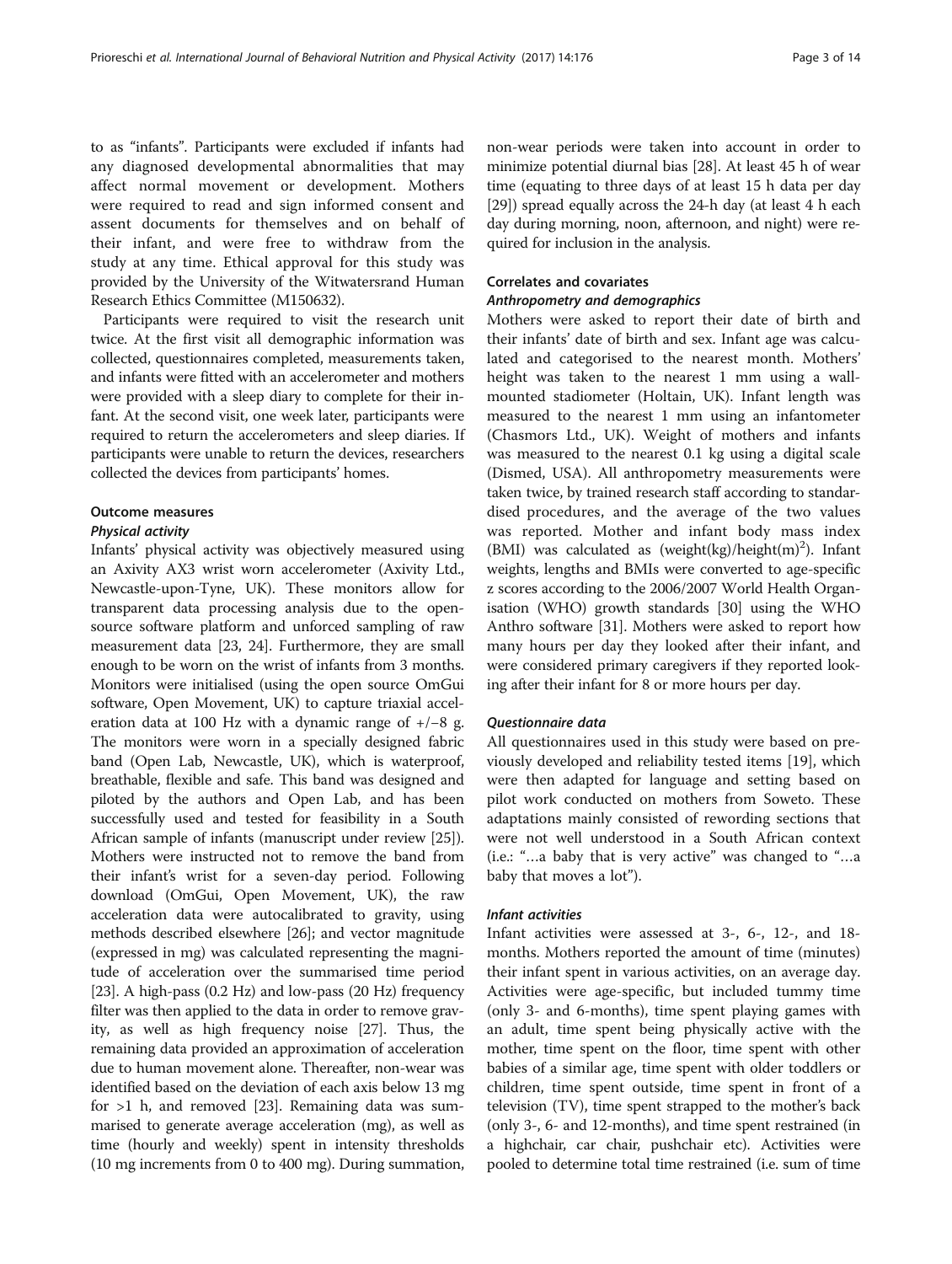spent strapped to mother's back, time spent in a highchair, car chair, pushchair, or cot), and total time free to play (i.e. sum of tummy time, time spent playing games with an adult, time spent being physically active with mother, time spent on the floor, time spent with other babies of a similar age, time spent with older toddlers or children, time spent outside). All activities are presented as minutes per day. Maternal reported time that infants spent in front of a TV was extracted from this questionnaire and used as proxy for TV time in order to examine potential correlates thereof. During the measurement period, mothers were asked to complete sleep diaries recording the time at which their infant was put to bed at night, and the time at which they were picked up from bed in the morning in order to provide an estimate of time in bed. If sleep diary data were missing, values were imputed based on trends for other infants' days and times.

## Maternal belief questionnaire

Maternal beliefs about their infant's physical activity, and attitudes and intentions around their infant's physical activity and TV viewing, were assessed at 6- and 12 months using a 24-item questionnaire with a 4-point likert-type scale and response options: 1 = strongly agree to 4 = strongly disagree. Based on previous studies [\[19](#page-12-0)], 7 factor variables were created, including physical activity knowledge (7 questions examining the importance of physical activity for infant health and development), positive views about physically active children (3 questions examining maternal perceptions of active children), negative views about physically active children (4 questions examining maternal fears and concerns about physically active children), physical activity optimism (3 questions examining the anticipated ease of engaging children in physical activity), self-efficacy for promoting physical activity (3 questions examining mothers' confidence for promoting physical activity), future expectations around infant's physical activity and TV viewing (2 questions examining maternal expectations of infant's future physical activity and TV viewing behaviours), and floor play concerns (2 questions examining perceptions of safety of floor play). Scores for each factor variable were then generated by averaging the item scores within each factor, where a higher score indicates lower agreement with the factor variable. The internal consistency in the present sample (mean Cronbach alpha = 0.60) for these factor variables was acceptable and comparable to previous studies [[19](#page-12-0)], with only one factor variable (positive views about physical activity) scoring below 0.60.

## Home environment questionnaire

Mothers of infants aged 3-, 6-, 12-, and 18-months were asked to report, using a 4 point likert-type scale, whether their child had access to, or was likely to have access to

age-specific toys and equipment (such as balls, push toys, bicycles, etc) in the home or at nearby facilities within the next year. Each response was coded as "3" if mothers responded that they had the equipment already, "2" if they were very likely to get it within the next year, "1" if mothers responded they would possibly get the equipment in the next year, and "0" if mothers responded that they were unlikely to get the equipment within the next year. Thereafter a sum of the responses for each item was created, with a higher score indicating better access to equipment or intention to provide access, and a lower score indicating no access and/or less intention to provide access.

## Developmental milestones

Mothers of infants aged 3-, 6-, 12-, and 18-months were asked to report whether their infant had attained specific motor development milestones according to the age of the child (based on the CDC recommendations: [www.cdc.gov/](http://www.cdc.gov/ActEarly) [ActEarly](http://www.cdc.gov/ActEarly)). Milestones included: holding up head at 3 months; sitting, crawling, and rolling to both sides at 6 months; crawling, pulling up to stand, and starting to walk at 12-months; and walking and running at 18-months. Milestones were recorded as attained/not attained. Thereafter, infants were categorised as either not yet mobile (this assumed all 3-month infants, as well as those aged 12 months who were not yet crawling); crawling (if 18-month infants were not yet walking/running they were presumed to be crawling); or walking/running (all infants aged 24-months were presumed to be walking/running). Assumptions were based on WHO reported ages for milestone attainment [\[32](#page-12-0)].

## Statistical analysis

All statistical analyses were conducted using Stata 13 for Mac. Participant characteristics and all questionnaire data were summarised by age and presented as mean (SD), n (%), or median (IQR). Since there is no consensus on intensity thresholds for sedentary, light, moderate, and vigorous activities in non-ambulatory infants (which made up the majority of the sample), objectively measured infant physical activity intensity distribution was presented as time spent in each systemic acceleration category from 0 to 400 mg by age and sex. Furthermore, hourly mean vector magnitude (diurnal patterns) of activity were compared between ages, sex, and developmental stages. These differences were tested using multivariate analysis of variance (ANOVA) through Wilks' lambda test. Two-way ANOVAs, linear regressions, and students' unpaired t-tests were used to test age and sex differences in the time spent in various activities as reported by mother, as well as for objectively measured physical activity. Thereafter, pairwise correlations were run by age for maternal variables (home environment, maternal BMI and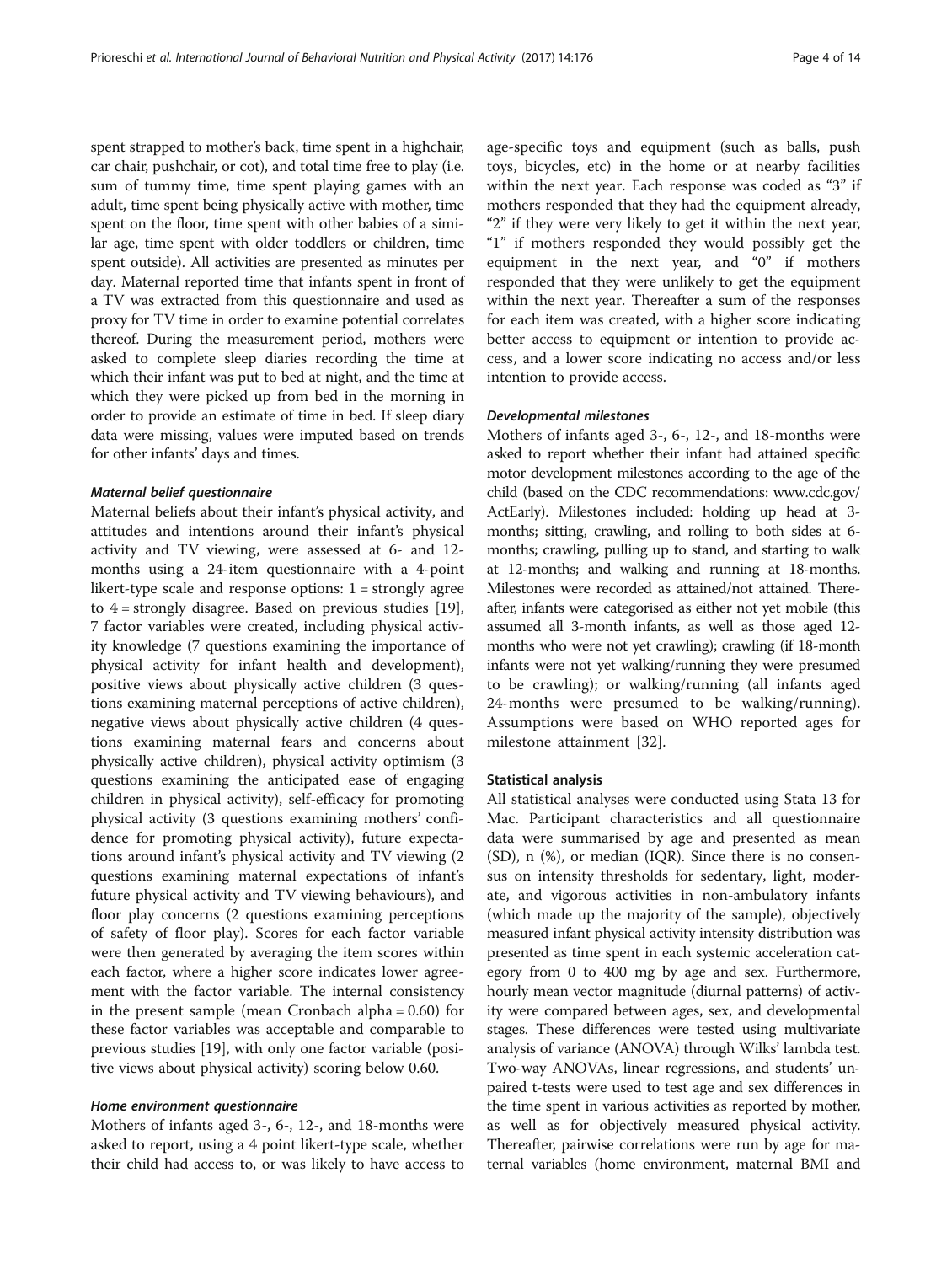age, maternal-reported infant activities, and maternal beliefs factor variables) on infant objectively measured physical activity. Regressions were also run for potential correlates of maternal reported infant TV time controlling for age and sex, and margins were calculated. Chi-squared tests were used to determine the proportion of infants meeting TV time guidelines according to developmental stage. A  $p < 0.05$  was considered significant in all cases.

## Results

Of the 152 mother-infant pairs recruited for the study, six children did not have sufficient monitor wear time and were excluded from analyses. A further six infants lost their accelerometers or had missing data files. Participant characteristics for the remaining 140 participants with complete data are shown in Table 1. Although weight and length displayed were significantly higher between each consecutive age group except between 18- and 24-months  $(p < 0.01)$ , there were no differences in BMI z-score by age

 $(p = 0.61)$  or sex  $(p = 0.97)$ , nor were there differences in weight ( $p = 0.14$ ) or length ( $p = 0.47$ ) between the boys and girls. Average reported time in bed was 10 h 18 min (range 7 h 29 min to 13 h 26 min), and did not differ significantly by age or sex ( $p = 0.09$  and  $p = 0.91$  respectively). Most mothers (96%) looked after their infants for ≥8 h per day. Boys were significantly more active than girls when comparing mean vector magnitude for the entire sample ( $n = 140$ ) over the total wear period (41(11)mg vs 36(11)mg,  $p < 0.01$ ), and this remained significant when categorising by age at 6-, and 18-months. Total average physical activity for boys ranged from 21 mg–83 mg; and for girls ranged from 17 mg–61 mg. Physical activity had a direct linear relationship with age  $(p < 0.01)$  as shown in Fig. [1](#page-5-0). Neither weight ( $p = 0.86$ ), length ( $p = 0.55$ ), nor BMI z-score ( $p = 1.00$ ) were associated with physical activity when controlling for age and sex.

Figure [2](#page-6-0) shows the time spent in each physical activity intensity distribution (<160 mg in Panel A and >160 mg

Table 1 Characteristics of the study sample by age

|                                                    | $3mo (n = 32)$ | 6mo ( $n = 31$ ) | 12mo ( $n = 31$ ) | 18mo ( $n = 18$ ) | 24mo ( $n = 28$ ) |
|----------------------------------------------------|----------------|------------------|-------------------|-------------------|-------------------|
| Infant sex (% boys) <sup>a</sup>                   | 14(44)         | 21 (68)          | 15 (48)           | 10(56)            | 14(50)            |
| Infant weight (kg) <sup>b</sup>                    | 5.8(0.8)       | 7.7(1.2)         | 9.0(1.0)          | 9.9(1.5)          | 10.8(1.2)         |
| Infant length (cm) <sup>b</sup>                    | 58.7 (5.1)     | 65.0(2.7)        | 72.9 (3.6)        | 79.3 (4.3)        | 82.3 (3.9)        |
| Infant BMI z scoreb                                | 0.2(2.5)       | 0.6(1.6)         | 0.3(1.3)          | $-0.3(1.6)$       | 0.2(1.0)          |
| Attainment of milestones at given age <sup>a</sup> |                |                  |                   |                   |                   |
| Holding head                                       | 21 (66)        | <b>NA</b>        | <b>NA</b>         | <b>NA</b>         | <b>NA</b>         |
| Rolling                                            | <b>NA</b>      | 13(42)           | <b>NA</b>         | <b>NA</b>         | <b>NA</b>         |
| Sitting                                            | <b>NA</b>      | 16(52)           | <b>NA</b>         | <b>NA</b>         | <b>NA</b>         |
| Crawling                                           | <b>NA</b>      | 7(23)            | 16(52)            | <b>NA</b>         | <b>NA</b>         |
| Pulling up                                         | <b>NA</b>      | <b>NA</b>        | 14(45)            | <b>NA</b>         | <b>NA</b>         |
| Walking                                            | <b>NA</b>      | <b>NA</b>        | 9(29)             | 6(33)             | 28 (100)          |
| Running                                            | <b>NA</b>      | <b>NA</b>        | <b>NA</b>         | 4(22)             | <b>NA</b>         |
| Maternal BMI (kg/m <sup>2)b</sup>                  | 28.5 (9.1)     | 27.8 (6.7)       | 29.5 (7.0)        | 27.5(8.0)         | 27.3(6.7)         |
| Maternal age (years) <sup>b</sup>                  | 27(5)          | 31(6)            | 29(5)             | 32(6)             | 29(7)             |
| Infant PA (mg) <sup>c</sup>                        | $23(17-28)$    | $30(24 - 34)$    | 36 (30-39)        | $39(35-45)$       | 44 (37-51)        |
| Home Environment (score/48) <sup>b</sup>           | 24(8)          | 20(4)            | 21(5)             | 24(5)             | <b>NA</b>         |
| Maternal Beliefs (score/4) <sup>a</sup>            |                |                  |                   |                   |                   |
| PA Knowledge                                       | <b>NA</b>      | 1.4(0.3)         | 1.4(0.3)          | <b>NA</b>         | <b>NA</b>         |
| PA views                                           | <b>NA</b>      | 1.7(0.5)         | 1.9(0.6)          | <b>NA</b>         | <b>NA</b>         |
| Negative PA views                                  | <b>NA</b>      | 3.0(0.5)         | 2.8(0.6)          | <b>NA</b>         | <b>NA</b>         |
| PA optimism                                        | <b>NA</b>      | 1.4(0.4)         | 1.5(0.5)          | <b>NA</b>         | <b>NA</b>         |
| Future expectations                                | <b>NA</b>      | 2.5(0.8)         | 2.6(0.7)          | <b>NA</b>         | <b>NA</b>         |
| Floor play concerns                                | <b>NA</b>      | 3.0(0.8)         | 3.0(0.6)          | <b>NA</b>         | <b>NA</b>         |
| Self efficacy                                      | <b>NA</b>      | 1.4(0.3)         | 1.5(0.4)          | <b>NA</b>         | <b>NA</b>         |

BMI - body mass index, PA - physical activity. At 24-months, all toddlers were assumed to be walking although not specifically reported at this time-point NA Indicates that data was not acquired at the specific age  $a_n(\%)$ 

<sup>b</sup>All data are presented as mean(SD)

<sup>c</sup>or median(IQR)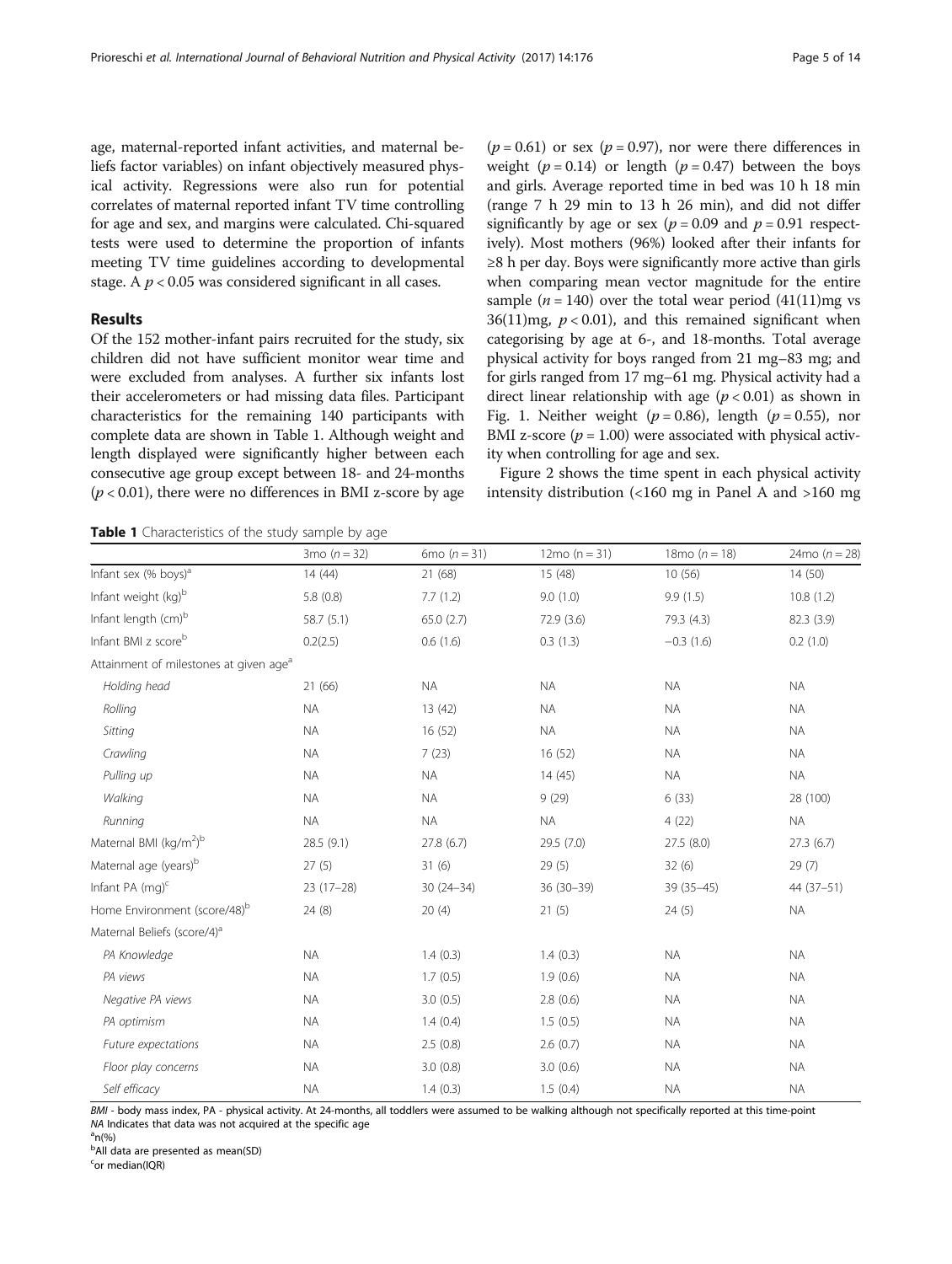<span id="page-5-0"></span>

in Panel B) by sex and age. There was a significant age and sex effect on intensity distributions (Wilks' lambda = 0.06,  $p < 0.01$ ). Girls were spending more time than boys in some lower intensities of activity (<30 mg), and boys were spending more time than girls in most intensities >70 mg, even when controlling for age  $(p < 0.05)$ . There were also significant differences in time spent in each intensity of physical activity by age when controlling for sex ( $p < 0.05$ ); as age increased, time spent in intensity of activity <40 mg was lower, and time spent in intensity >70 mg was higher. In all cases, the trend was for boys to spend more time in higher intensity physical activity and less time in lower intensity activity; and for time spent in higher intensity activities to be higher in the older age groups. When controlling for BMI z-score, weight or length, these relationships did not change (data not shown).

There was no significant interaction between developmental stage and sex (data not shown), however when dividing the data into developmental stage rather than age, boys spent more time in higher intensity activities than girls at each developmental stage, and both walkers and crawlers spent more time in activities >50 mg than infants who were not yet mobile.

Figure [3](#page-7-0) shows the diurnal patterns of activity over an average 24-h period between boys and girls (Panel A), age groups (Panel B), and developmental stages (Panel C), respectively. Although patterns of activity were similar, boys had higher mean activity than girls, and this was significant at each hour between 6 am–11 am, and again from 3 pm–6 pm ( $p < 0.05$ ), when controlling for age. Furthermore, when controlling for sex, as age increased, mean activity was higher and this was significant between 7 am-8 pm  $(p < 0.01)$ . Between 2 am and 4 am, 3month infants were significantly more active than 24month infants ( $p < 0.05$ ). By visual interpretation of the data, as well as through examining these statistical effects, it seems as if most infants were becoming active at 6 am and decreasing activity from about 9 pm. Younger infants seem to experience a short, 2-h active period between 2 and 4 am. Peaks in activity are seen around 9 am, and again at around 3 pm–6 pm with the highest activity accumulated between 5 pm–6 pm. There was a significant interaction between age and sex on physical activity intensity distribution throughout the day (Wilks' Lamba = 0.20,  $p < 0.01$ ). These relationships remained largely unchanged when controlling for BMI z-score (data not shown). Lastly, crawlers and walkers were more active during the day than infants who were not yet mobile, and in most cases walkers were more active than crawlers (except at 7 am, 12 pm, and 7 pm when crawlers were more active than walkers). There was a significant interaction between sex and developmental stage on distribution of physical activity intensity throughout the day (Wilks' Lamba =  $0.34$ ,  $p < 0.01$ ); and these relationships remained significant when controlling for age (Wilks' Lambda = 0.13,  $p < 0.01$ ), yet the effect of development was only significant at 7 am when crawlers were more active than walkers and not yet mobile infants.

Maternal reported time that infants spent in various activities (minutes per day) are shown in Table [2.](#page-8-0) Time spent outside was significantly higher in the older age groups and in boys (interaction effect:  $F = 3.84$ ,  $p = 0.02$ ). Simple main effects showed that boys spent more time outside than girls at all ages except 12-months, and that this effect was significant at 18-months (mean(SD) time outside per day was 135(88) minutes in boys and 45(19) minutes in girls ( $p = 0.01$ ). Age effects were also seen for time spent restrained in a high chair or in a cot while awake, which was lower as age increased ( $p < 0.05$ ); and time spent playing, either in a play area or alone, which was higher as age increased  $(p < 0.01)$ . The majority (94%) of infants were exceeding TV time recommendations (no TV time recommended according to international guidelines [\[33](#page-12-0), [34](#page-13-0)]). This value improved with age from 3% meeting guidelines at 3-months to 17% meeting guidelines at 18-months, and was not different by sex.

When controlling for age and sex in the combined sample, overall TV time trended towards a positive association with BMI z-score (β=0.01,  $p = 0.05$ ). Estimated regression margins suggest a dose response relationship between TV time and predicted BMI z-score, with only 0 min TV time predicting a negative BMI z-score. Meeting TV time guidelines was also associated with developmental stage ( $p =$ 0.02), where a larger proportion of crawlers (18%) met the guidelines than walkers (2%) or not yet mobile infants (4%). There was a significant interaction effect for age and development on meeting TV time guidelines ( $p = 0.04$ ), yet age and development were not independently associated.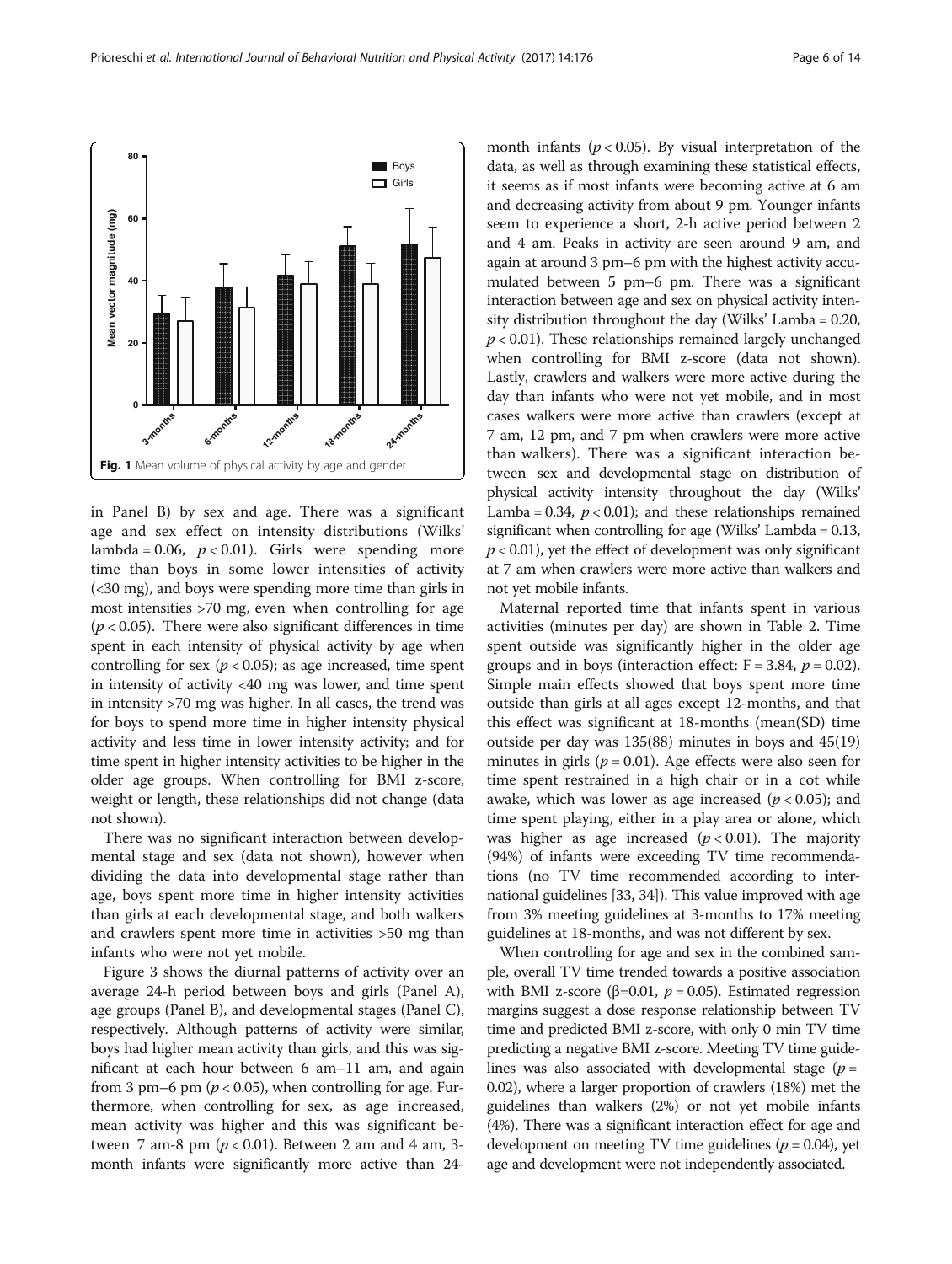<span id="page-6-0"></span>

Pairwise correlations were run separately by age for maternal reported variables and objectively measured mean infant physical activity. At 6-months, playing games with an adult ( $r = -0.40$ ,  $p = 0.03$ ), and time in a cot  $(r = -0.47, p < 0.01)$  were both inversely associated with objectively assessed infant physical activity. When stratifying by sex, at 12-months, lower maternal concerns about floor

play were positively associated with physical activity for girls only  $(r = 0.54, p = 0.03)$ . There were no significant correlates with objective physical activity at 3-, 18-, and 24-months; and mother's age, maternal beliefs about physical activity (except floor play concerns at 12-months in girls); and maternal reported infant tummy time, time restrained, time free, or time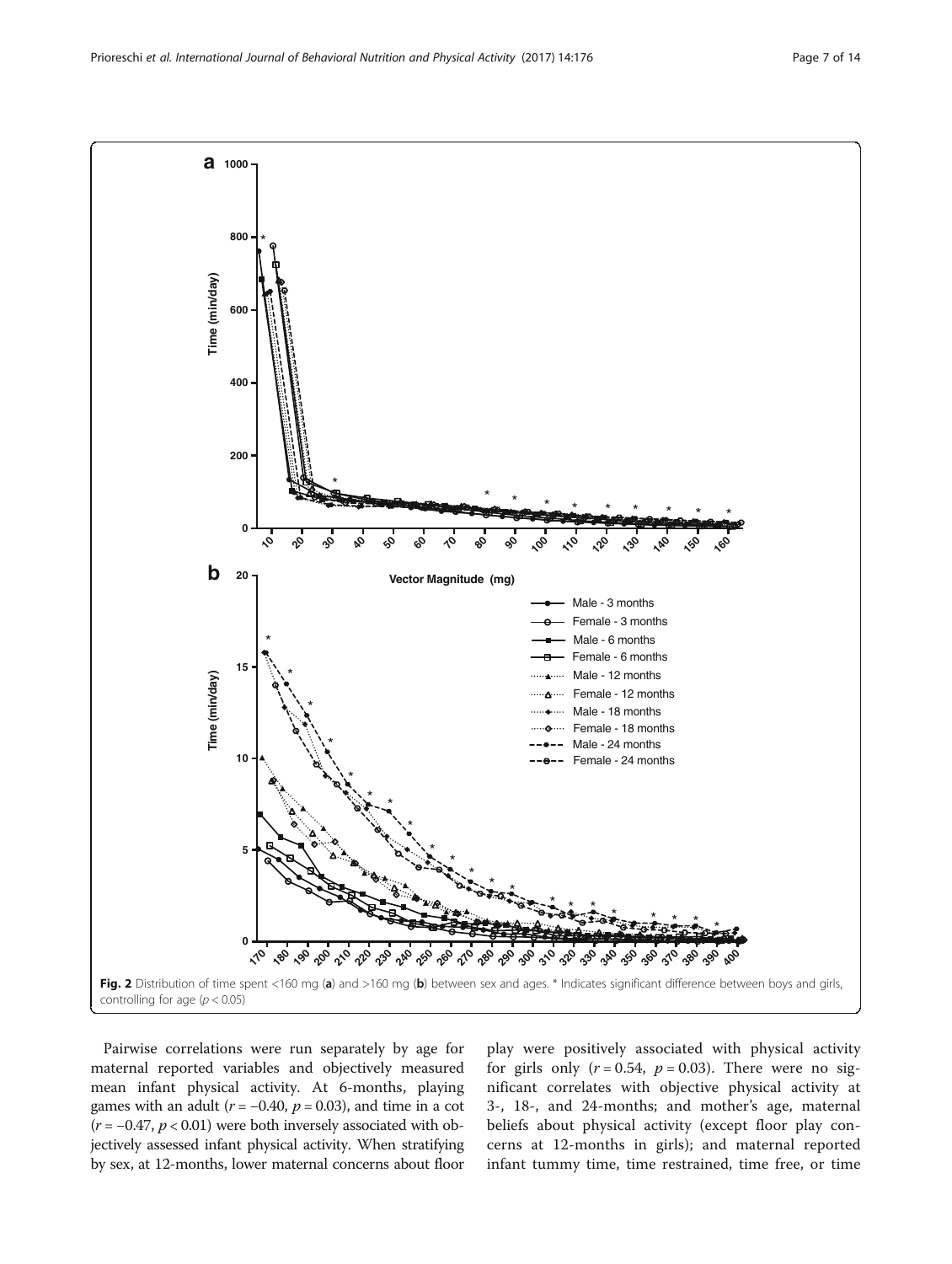in bed were not correlated with objective physical activity at any age.

## **Discussion**

This study is the first to objectively measure and describe physical activity levels and diurnal patterns in infants under age two in South Africa. Furthermore, few studies globally have thoroughly explored diurnal

patterns and correlates of infant activities and behaviours in the first two years of life. We found that boys were significantly more active than girls throughout the day, regardless of age or developmental stage. These differences were evident as early as 3-months, and physical activity intensity increased significantly with age (regardless of developmental stage). Very few maternal or home environment variables were significantly associated with

<span id="page-7-0"></span>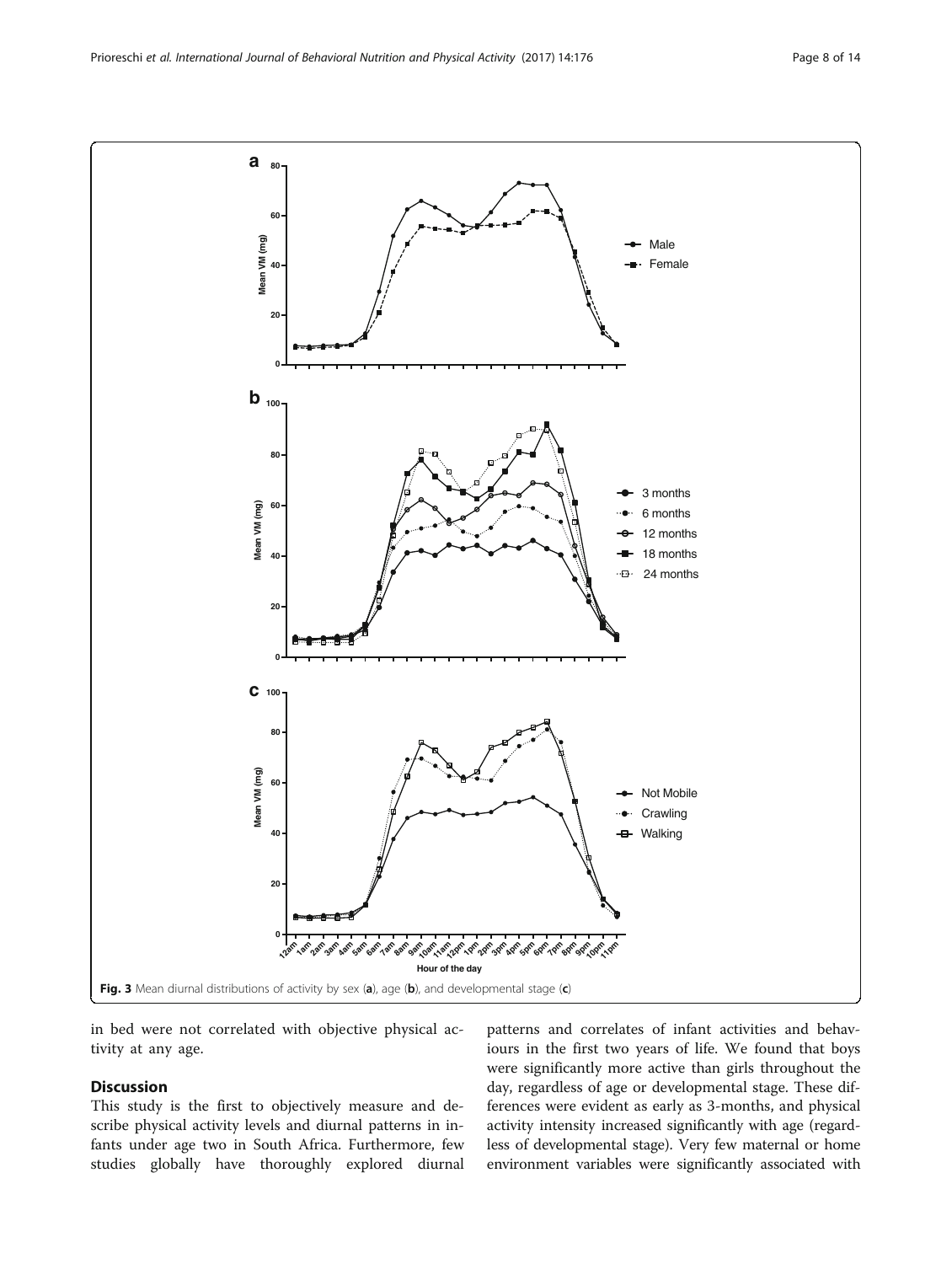| Infant activity (min/day)     | 3mo $(n = 32)$ | 6mo $(n = 31)$ | 12mo $(n = 31)$ | 18mo ( $n = 18$ ) |  |
|-------------------------------|----------------|----------------|-----------------|-------------------|--|
| Active time                   |                |                |                 |                   |  |
| Total time free to play       | 60 (25-93)     | $90(45 - 130)$ | 150 (120-240)   | 158 (115-210)     |  |
| Games with an adult           | $20(5-30)$     | $15(2-45)$     | $10(5 - 30)$    | $18(4-30)$        |  |
| Physical activity with mother | $8(4-30)$      | $10(5-30)$     | $15(5-60)$      | $18(10-45)$       |  |
| Tummy time                    | $20(1-30)$     | $10(3-20)$     | <b>NA</b>       | <b>NA</b>         |  |
| With older babies             | $25(7-75)$     | $30(10-120)$   | $30(15 - 120)$  | 60 (40-120)       |  |
| Outside                       | $0(0-0)$       | $0(0-30)$      | $30(0 - 60)$    | 60 (50-120)       |  |
| With babies of same age       | $0(0-0)$       | $0(0-2)$       | $0(0-15)$       | $28(0-60)$        |  |
| Play area                     | $0(0-30)$      | $30(10-60)$    | 60 (30-120)     | 60 (30-90)        |  |
| Floor play                    | $0(0-25)$      | $30(5 - 60)$   | $60(30-90)$     | 60 (30-120)       |  |
| Playing alone                 | $30(15-60)$    | $30(10-45)$    | $60(30-60)$     | $30(20-30)$       |  |
| Restrained/sedentary time     |                |                |                 |                   |  |
| Total time restrained         | 133 (58-233)   | 150 (80-270)   | $100(50-175)$   | 75 (30-140)       |  |
| Pushchair                     | $0(0-0)$       | $0(0-10)$      | $0(0-30)$       | $0(0-0)$          |  |
| Baby chair                    | $0(0-0)$       | $10(0-60)$     | <b>NA</b>       | <b>NA</b>         |  |
| High chair                    | $0(0-20)$      | $20(0-60)$     | $10(2-30)$      | $10(4-20)$        |  |
| Car chair                     | $20(3-60)$     | $30(5-30)$     | $30(10-60)$     | $35(15-60)$       |  |
| Cot                           | 60 (30-120)    | 40 (20-90)     | $30(15-60)$     | $10(5-30)$        |  |
| Strapped to back              | $30(8-60)$     | 30 (20-60)     | $30(15 - 30)$   | <b>NA</b>         |  |
| TV time                       | 30 (20-90)     | $30(10-90)$    | $30(5-45)$      | $25(10-60)$       |  |
|                               |                |                |                 |                   |  |

<span id="page-8-0"></span>Table 2 Maternal reported infant activities by age

Values are median(IQR). Data not available for 24-months

NA Indicates that the activity was not asked about at the specific time-point

infant physical activity, yet it did seem that mothers provided boys with more opportunities to be active (eg. 18 month boys spending 135 min playing outdoors compared to 18-month girls spending only 45 min). Importantly, almost all of the infants were exceeding TV time recommendations.

To our knowledge, this is the first study to show sex differences in physical activity intensity and diurnal patterns from such an early age, although these differences are widely reported in older children and adults [\[24](#page-12-0), [35](#page-13-0)]. Various studies conducted internationally have found no differences in objectively measured physical activity between boys and girls at approximately 24-months [[36](#page-13-0)–[40\]](#page-13-0), however it is important to note that none of these studies explored physical activity intensity distributions; and only three explored diurnal patterns of physical activity – one in 19-month toddlers in Australia [[39](#page-13-0)], one in 6- to 23-month infants/toddlers from Burkino Faso with moderate acute malnutrition [[40](#page-13-0)], and one in Ethiopian toddlers with severe acute malnutrition in which sex differences were not reported [\[15\]](#page-12-0). The Australian study found that boys were more active than girls in the morning, but observed no overall sex differences [\[39\]](#page-13-0). The Yameogo et al., study found no differences between boys and girls [\[40\]](#page-13-0), yet it is difficult to compare these results, since morbidity was found to be associated with activity levels in the children with malnutrition, and findings therefore cannot be extrapolated to a healthy population of infants. Most of these above mentioned studies that showed no sex differences had reported activity levels according to intensity cut-offs that have only been validated in older children and may not be appropriate in this age group. A recent systematic review of predictors of change in physical activity in 0–6 year olds found evidence that boys may be more active than girls, yet this finding was not consistent and was not shown as early in life as in the current study [\[14\]](#page-12-0). The sex differences observed in the current study are intriguing, as they beg the question whether boys are inherently more active than girls, starting almost from birth, or whether these differences are dependent on differential opportunities provided to boy infants compared to girls. These sex differences were found regardless of age or developmental stage, and remained significant after controlling for body size. Furthermore, physical activity was not associated with any maternal reported variables, with the exception of maternal reports of time spent outdoors. Mothers of boy infants reported their child spent more time outside than girl infants, yet this difference was only significant at 18-months of age. Since 18-months is the age at which the most notable differences in physical activity between boys and girls were shown, it is likely that by providing boy infants with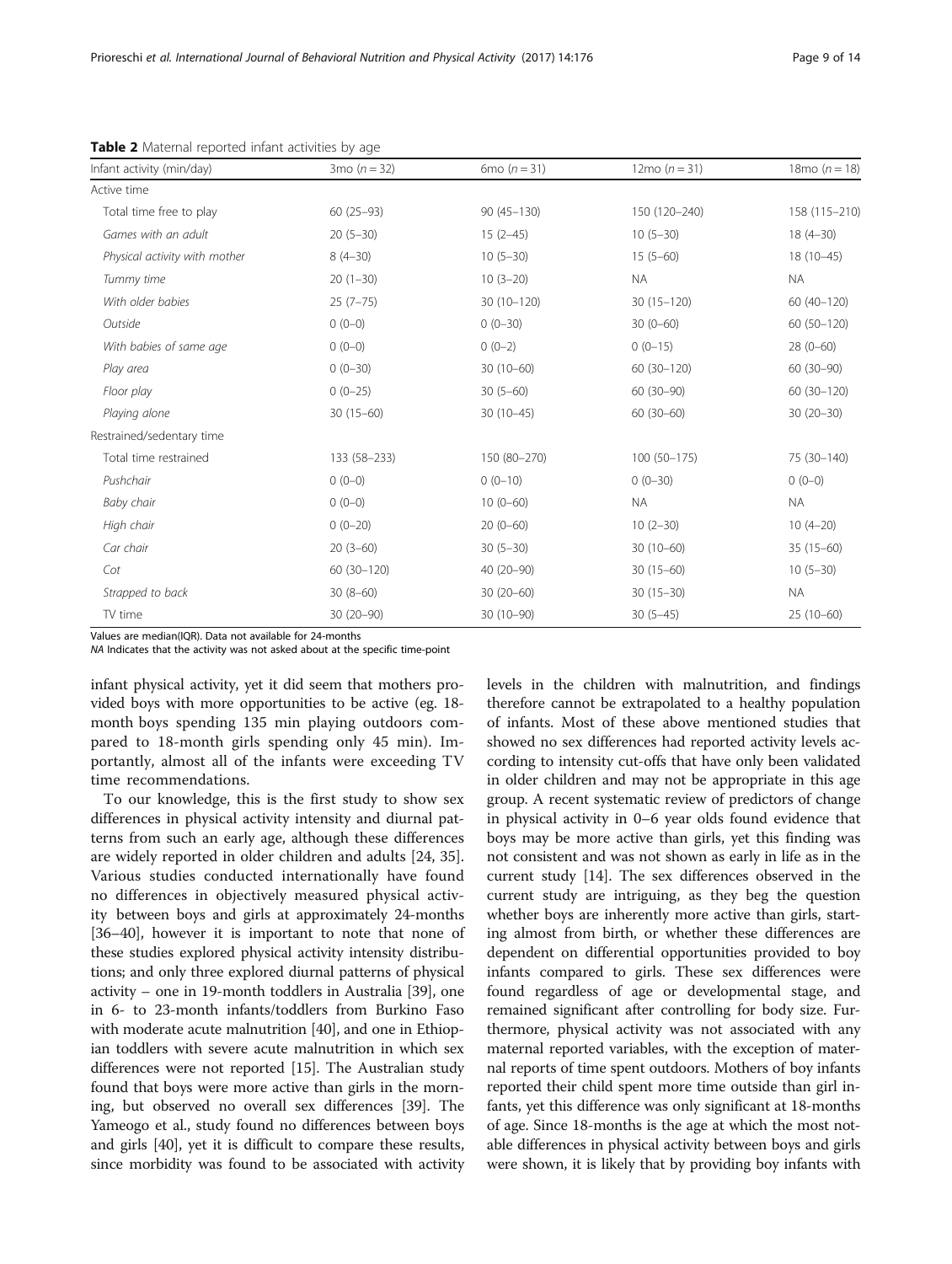more opportunities to be outside where children are known to be more active [\[41](#page-13-0)]- either due to cultural or social norms, or perceived ability- mothers are indirectly influencing sex differences in physical activity. Berglind et al., recently found that, in a group of four year old toddlers in Sweden, diurnal patterns of activity were different between boys and girls – with girls being less active and more sedentary than boys particularly when at home with parents, yet this difference was not observed during preschool hours [\[42\]](#page-13-0). This finding could lend support to the theory that mothers provide boys with more opportunities to be active than girls. Perhaps this relationship is bidirectional or part of a positive feedback loop, particularly for older infants who have more autonomy around their behaviour decisions - where boy infants may appear to enjoy activities outside more than girls (eg: crying less when outdoors), thus providing positive feedback cues to the mother who in turn reacts by providing more time outside. By being provided with more opportunities to be active, boys may then be presenting with higher activity levels at later stages due to tracking and/or improved motor development.

We also showed differences in physical activity levels and patterns between different developmental stages, as well as age groups. These findings are not surprising, although it is important to note that age differences were found regardless of developmental stage and vice versa. Specifically, time spent in higher intensity physical activities was higher with age. Independent of this relationship, while both walkers and crawlers had higher intensity activity than not yet mobile infants; walkers had the highest intensity activity and this was mostly consistent throughout the day. There was an age effect introduced during the construction of the developmental stages, since questions about walking and crawling were not asked at 3 months (and these infants were assumed to be not yet mobile), while questions about walking were not asked at 6-months, and these infants were assumed to be not yet mobile if mothers stated they were not yet crawling. Furthermore, at 18 and 24-months, all infants were assumed to be walking. These assumptions, although valid, limit the conclusions that can be drawn; and the small number of infants reported to be crawling at 6-months and walking at 12-, and 18-months (less than one third in all cases) is concerning in comparison to international norms [[32](#page-12-0)]. However, since the associations between developmental stage and physical activity were significant even after adjusting for age, they are worth considering in future studies. Similar to the current findings, walkers and crawlers were found to have higher activity (even after controlling for carrying) than not yet mobile infants in the Yameogo et al., study; yet the higher activity we observed in crawlers compared to walkers at certain times of day (7 am, 12 pm, and 7 pm) was not observed in the

Yameogo et al., study [\[40\]](#page-13-0). The placement of the accelerometer on the wrist in the present study may have resulted in more movement being detected during crawling when the wrist is involved, than during walking. However, since walkers were still more active than crawlers at most times, there is potential that this finding could have also been affected by crawlers being more likely to be carried than walkers, thus limiting their opportunity for movement. Age at commencement of walking has been found to be associated with higher physical activity levels in toddlers in Australia, regardless of how long the toddler had been walking when examined, suggesting an innate effect of early motor development on physical activity levels [[19](#page-12-0)]. Furthermore, earlier infant motor development has been associated with greater sports participation at age 14, suggesting a tracking effect [\[21\]](#page-12-0). The current findings are thus important, since it appears that, besides physical activity intensity increasing with age, early attainment of developmental milestones is important for both contemporary and future physical activity. Furthermore, providing opportunities to be active in early infancy (such as tummy time), has been associated with earlier attainment of developmental milestones [[43\]](#page-13-0) – suggesting a bidirectional effect.

Recent evidence has suggested that physical activity levels in young children differ over the course of the day [[39, 42, 44\]](#page-13-0). The present study has confirmed that infant levels of physical activity follow a similar pattern of accumulation to those observed in older children over the course of the day. Diurnal patterns were able to indicate when infants were accumulating the most activity during the day. The peak in activity seemed to occur between 4 and 6 pm – tending more towards 4 pm in the younger infants and more towards 6 pm in older infants (possibly due to more engagement with family members or opportunities for active play). Smaller peaks occurred around 9 am, with slumps occurring between 12 and 1 pm (likely due to feeding times and/or napping in the younger infants). These patterns are very similar to those observed in 19-month toddlers in Australia, where peaks were seen between 8 and 10 am, and between 4 and 5 pm, with slumps observed at midday [\[39](#page-13-0)]. These diurnal patterns are helpful for the understanding of natural, habitual activity behaviours in infants, which would allow for optimisation of intervention design. Furthermore, understanding normal infant/toddler behaviours allows for comparisons with other infant/toddler populations and may provide a means to determine alterations in normal behaviour signifying illness or other issues. For example, a study which similarly looked at activity patterns in 6–23 month infants/toddlers with severe acute malnutrition, found similar waking times and peaks around 9 am, yet found peak activity to occur quite a bit later than in the current study [\[40\]](#page-13-0). This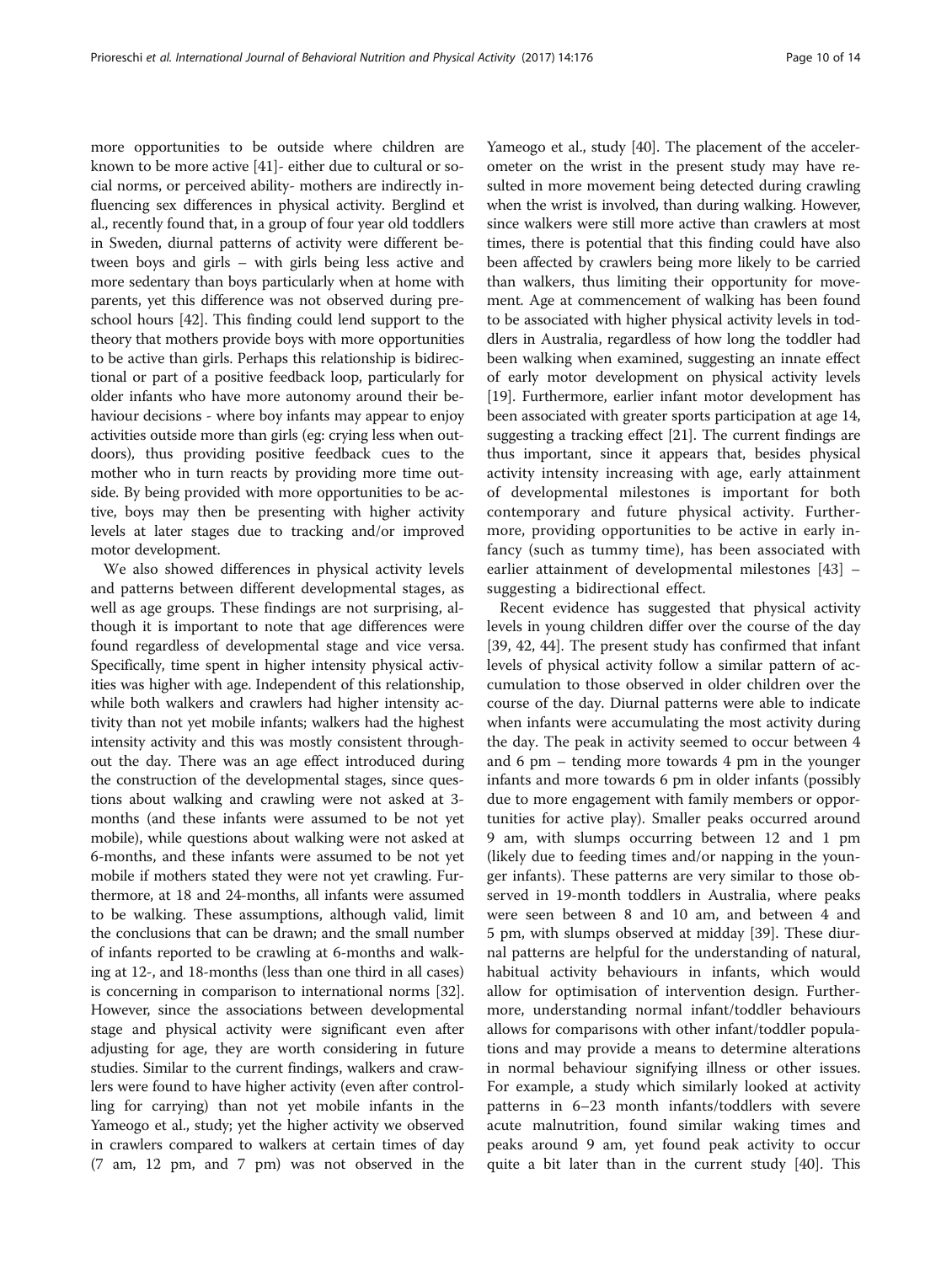could be a cultural or sample specific effect and relationships with health are not clear, yet is worth noting since comparative data in this field is so limited. The authors also found that younger infants were more active than older toddlers during awake hours – which is the converse of the findings from the current study, and indicates shifts in normal behaviours, likely in order to conserve energy for brain and body growth during a period of severe malnutrition [[45\]](#page-13-0). Indeed, Ketcheson et al. recently concluded that examination of daily patterns in physical activity according to age and development in infants are warranted in order to understand differences that may occur in special populations (such as infants with Down's Syndrome) [[46\]](#page-13-0).

Since there are no defined physical activity cut-offs for different intensities of activity in infants (although cutoffs for two year olds have been developed [[47\]](#page-13-0) these could not be extrapolated to such young infants who are not yet mobile), we examined the entire distribution of physical activity across a broad range of intensities up to 400 mg (where very little time was spent in this sample). This allowed identification of the movement intensities where age and sex differences appear to be greatest, around the 60-70 mg intensity threshold. Using transparent data processing made possible with Axivity AX3 monitors, and describing distribution intensities rather than categorising data according to cut-offs, provides a preliminary movement growth curve against which individual children can be compared. However, further work involving either direct observation or a gold standard measure of energy expenditure would be required to understand what may define high or low intensity activities in infants under age two.

There were very few associations between objectively measured physical activity and maternal reported factors and maternal beliefs. This is the first study to report on maternal beliefs about physical activity and maternal reported activities in infants under two in South Africa. Unlike a study done in 19-month toddlers from Australia [[19](#page-12-0)] that used the same questionnaires as this study, neither time spent with other children, or time spent being active with mother were associated with objectively measured physical activity. In fact, in the present study time spent playing games with an adult was associated with lower physical activity at 6-months of age. This is possibly due to the types of games being played in this age group and setting, which may include sedentary activities such as reading (which are still cognitively beneficial but do not produce high intensity movements). Further qualitative work is thus warranted to contextualise types of activities common in this setting.

Overall time spent restrained was high (average of 161 min/day for the whole sample), but showed an inverse relationship with age. These findings are logical – as

infants become independently mobile, parents are likely to keep them restrained less often. Conversely, overall time spent free to play was low (average 138 min/day for the whole sample), but showed a direct relationship with age (a similar trend as observed with objectively measured physical activity). These findings are similar to those from an Australian sample of infants, where more unrestricted time was reported with age (60 min/day in both Australian infants at 4-month and in South African infants at 3-months, and 180 min/day in Australian 9 month infants vs 150 min/day in South African 12-month infants) [[48\]](#page-13-0). However unrestricted time was much higher in the Australian toddlers at 20-months (420 min/day) compared to the South African toddlers at 18-months (158 min/day). Overall restricted time was very similar in the Australian study to those reported in the present study (133 min/day at 4-months in Australia vs 119 min/ day at 3-months in South Africa; 150 min/day at 9 months in Australia vs 154 min/day at 12-months in South Africa; and 158 min/day at 20-months in Australia vs 150 min/day at 18-months in South Africa). Interestingly, Australian mothers reported that their infants/toddlers spent much more time being active with a parent than did the South Africa mothers (43 min/day at 4 months vs 8 min/day at 3-months; 60 min/day at 9-months vs 15 min/day at 12-months; and 60 min/day at 20-months vs 18 min/day at 18-months in Australia vs South Africa respectively) [\[48\]](#page-13-0). The patterns shown in the current study suggest that the infants who were offered the most opportunity to be active, were also those who spent the most time in higher intensity activities; but also that South African mothers may not be engaging in enough active play with their infants or providing enough opportunity to be active in comparison to international data.

Only one maternal belief was associated with physical activity: lower concerns about floor play were associated with higher physical activity at 12-months for girls only, suggesting that mothers who were less concerned about their infant being left free to move around on the floor may have provided more opportunity to do so, resulting in higher levels of activity. The fact that this association was only observed for girl infants again points to differential sex specific maternal behaviours and beliefs resulting in providing increased opportunities for physical activity for boy infants, in conjunction with the existence of enhanced safety concerns for girl infants; which could either be due to inherent beliefs or feedback from infant behaviours. Most maternal beliefs about activity were not associated with objectively measured physical activity. It is possible that the questions used in this measurement tool were not well understood in this sample, even though they were piloted and adapted for the Soweto context before use, and internal consistency was acceptable (mean Cronbach alpha = 0.60). It is also possible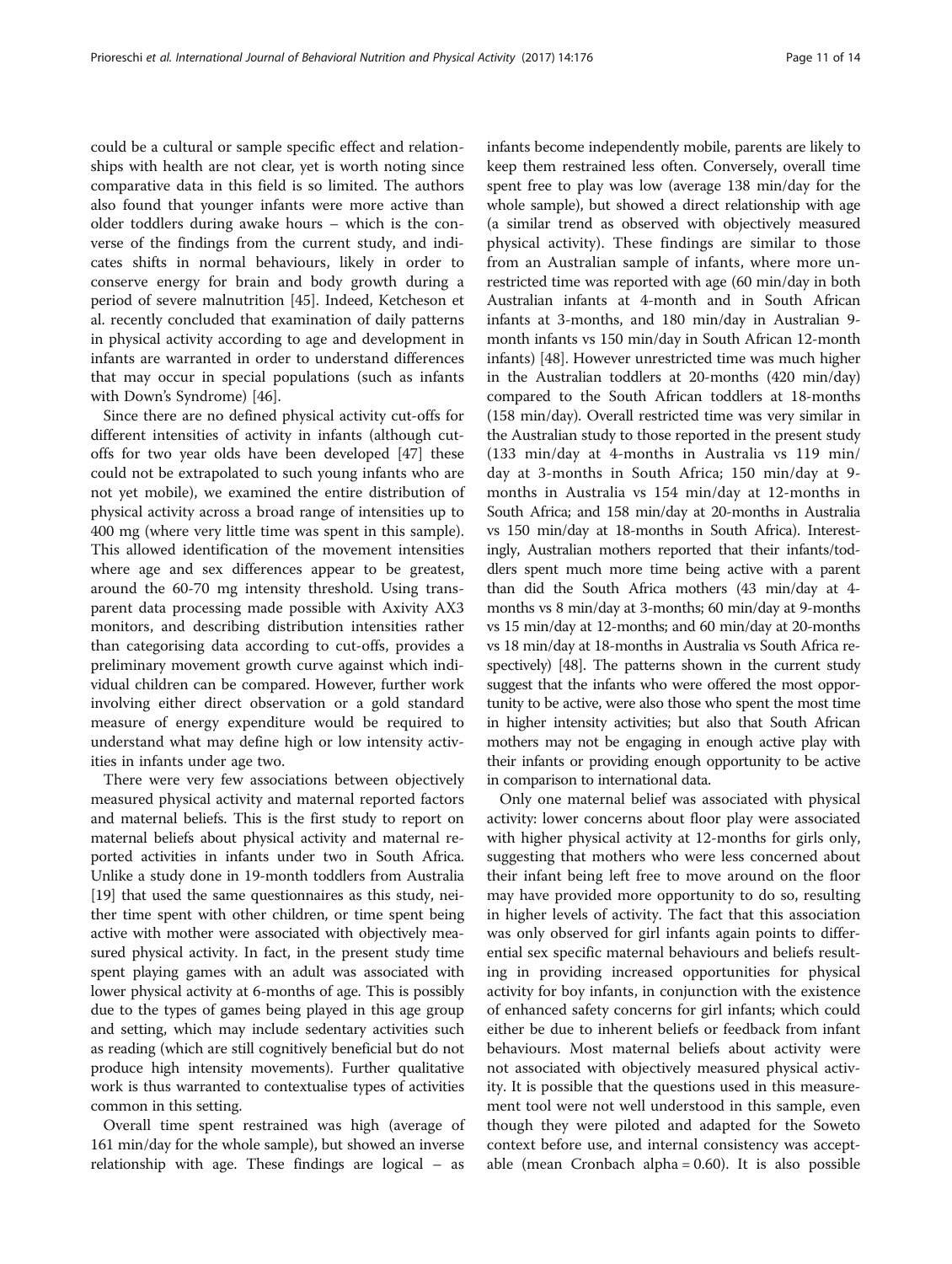that maternal beliefs about physical activity are not necessarily translating into practice due to constraints of the environment, time availability and family needs, or other barriers that may be preventing mothers from providing sufficient opportunity for play in the Soweto area. Indeed, previous studies in Soweto have shown that young adults report high levels of alcohol and drug abuse, crime, illegal dumping of waste, sewerage issues, road rage, and gang presence [[49](#page-13-0)]– all of which could influence perceived safety for activities such as outdoor play. Furthermore, in a survey of young mothers in Soweto, most mothers lived in households with more than five occupants, and cared for children other than their own biological children, and the majority did not live with the father of their child [\[22](#page-12-0)]. These potential barriers definitely require further investigation, in order to better understand the context of these beliefs, and consequent behaviours in such a unique environment.

Most (90%) infants were meeting the recommended 180 min of active time as reported by mothers. However, 94% of infants were not meeting international TV time recommendations of zero minutes of TV time in children under age two [\[33,](#page-12-0) [34](#page-13-0)], and mothers reported on average 50 mins in front of the TV per day. TV time was lower in older infants, which, when taken in conjunction with the increased time spent outdoors and higher levels of physical activity in older infants, may be an indication that older infants were substituting TV time with outdoor time and active play. It must be noted that using time in front of a TV as a proxy for TV time has limitations, including the inability to dissociate activities which may be occurring simultaneously (such as sitting in front of the TV whilst playing on the floor – which may be better categorised as active time). Nonetheless, exceeding TV time recommendations using this proxy variable was associated with lower motor milestone attainment, and crawlers were the most compliant with guidelines (18% meeting guidelines) compared to walkers (2% meeting guidelines) and not yet mobile infants (4% meeting guidelines). When treated as a continuous variable, minutes spent watching/in front of the TV was directly associated with BMI z-score in the whole sample, with each 10 min spent in front of the TV being associated with approximately +0.05 in BMI zscore. This is similar to recent findings from the UK, where 75% of infants exceeded recommendations [\[50](#page-13-0)], and TV time was associated with increased BMI.

This study has several limitations. Firstly, the cross sectional nature of the data limits our ability to determine causality. Furthermore, the assumptions that were made in order to categorise the developmental stages require that the data be interpreted with caution. Some data were not collected at every age (i.e.: maternal beliefs data not collected at 3-, 18-, and 24-months; development and

maternal reported physical activity not collected at 24 months), resulting in missing data for these questions. Furthermore, the sample size was small when stratifying by age; and findings cannot necessarily be extrapolated to infants outside of South Africa. Lastly, the inability to differentiate between caregiver carrying movements and infant initiated movement limits the interpretation of some of the findings around carrying and objectively measured physical activity, and future work should examine methodological means to deal with this confounding effect. However, the strengths of this study lie in the use of objective measurement of raw acceleration data, which allows full control and transparency of data processing. By examining the distributions of activity across all intensities, we were able to interpret associations that may have been lost if the data were categorised into broader intensity categories.

## **Conclusions**

In conclusion, this study is the first to show sex differences in the patterns and intensity of physical activity in the first two years of life. Total physical activity was higher in boys, older age groups, and in those with more advanced developmental stages. Children who were provided more opportunities to be active, either through floor play or playing outside, achieved higher levels of activity. Understanding these patterns of activity and the factors associated with them is the first step in being able to determine when and how to intervene effectively. While maternal reported time spent free to be active was sufficient as reported by mothers, and meets minimum recommendations; most infants were spending excessive time in front of a TV, and this TV time was inversely associated with BMI z-score. Thus, providing opportunities to be active through play, and limiting screen time to zero should be encouraged.

#### Abbreviations

BMI: Body mass index; CDC: Centre for Disease Control; TV: Television; WHO: World Health Organization

#### Acknowledgements

We would like to acknowledge Antonia Smith and Thomas White (MRC Epidemiology Unit, UK) for assistance with the processing of the data, and Lutricia Moagi (MRC/Wits Developmental Pathways for Health Research Unit, SA) for her assistance with data collection.

#### Ethics approval and consent to participant:

Ethical approval was obtained from the Human Research Ethics Committee of the University of the Witwatersrand (ethics number M150632). All participants gave written and informed consent for participation in this study.

#### Funding

The support of the DST-NRF Centre of Excellence in Human Development at the University of the Witwatersrand, Johannesburg in the Republic of South Africa is hereby acknowledged by AP. Opinions expressed and conclusions arrived at, are those of the author and are not to be attributed to the CoE in Human Development. The work of AP was also supported by the Claude Leon Foundation. The work of SB and KW was supported by UK Medical Research Council (MC\_UU\_12015/3) and the NIHR Biomedical Research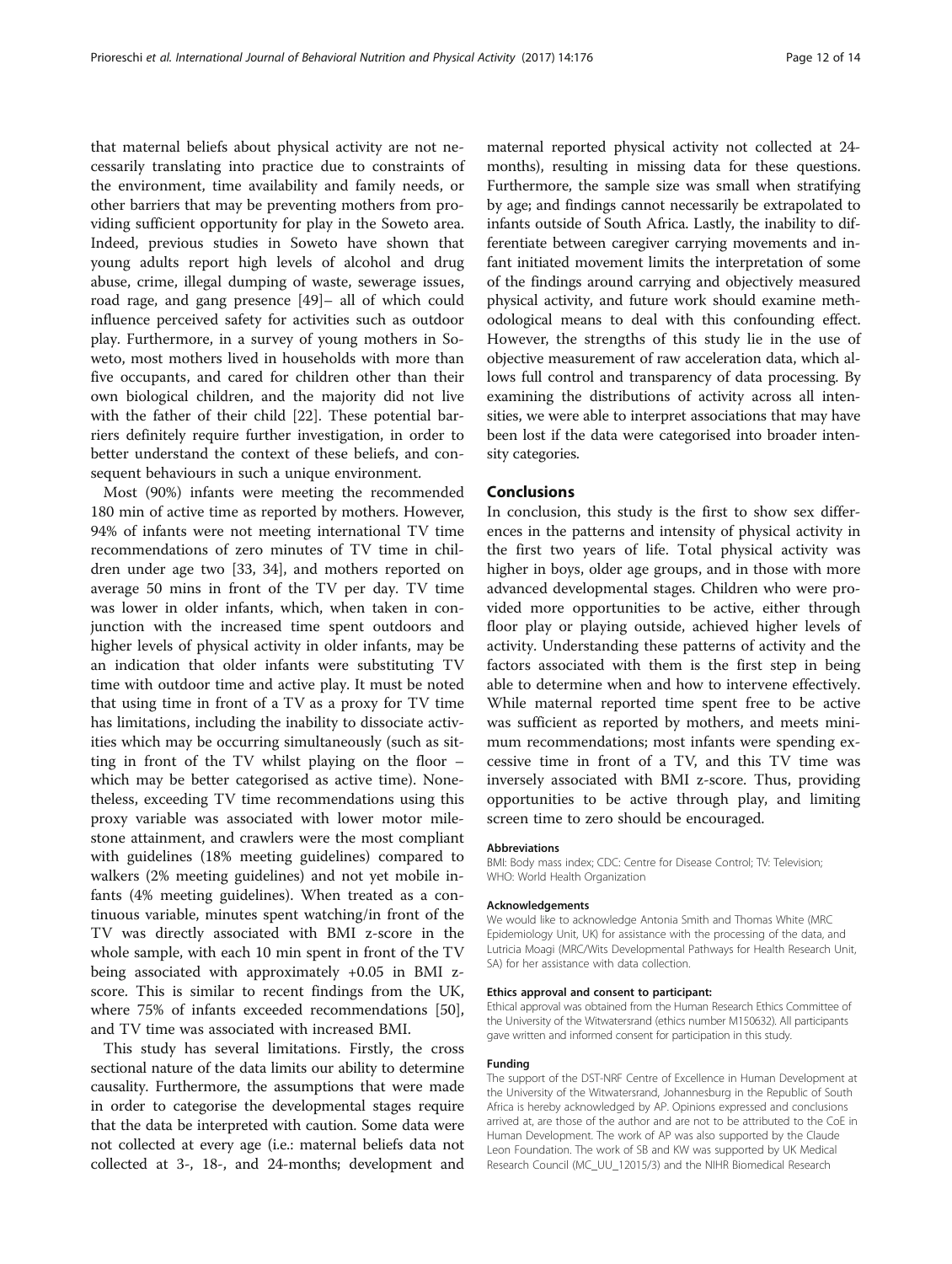#### <span id="page-12-0"></span>Availability of data and materials

The dataset supporting the conclusions of this article is included within the article (and its additional files).

## Authors' contributions

AP was involved in conceptualisation of the manuscript, data collection, cleaning and analysis, and writing of the manuscript. KDH and JH were involved in the construction of the questionnaires, conceptualisation of the manuscript, and edited the manuscript. SB and KW were involved in conceptualisation of the manuscript, processing of the data and edited the manuscript. LKM conceptualised the project and edited the manuscript. All authors read and approved the final manuscript.

#### Consent for publication

Not applicable.

## Competing interests

The authors declare that they have no competing interests.

### Publisher's Note

Springer Nature remains neutral with regard to jurisdictional claims in published maps and institutional affiliations.

#### Author details

<sup>1</sup>MRC/WITS Developmental Pathways for Health Research Unit, Department of Paediatrics, School of Clinical Medicine, Faculty of Health Sciences, University of Witwatersrand, Johannesburg, South Africa. <sup>2</sup>MRC Epidemiology Unit, University of Cambridge, Cambridge, UK. <sup>3</sup>Institute for Physical Activity and Nutrition, Deakin University, Geelong, Australia.

## Received: 28 August 2017 Accepted: 11 December 2017 Published online: 22 December 2017

#### References

- 1. van der Velde JH, Savelberg HH, Schaper NC, Koster A. Moderate activity and fitness, not sedentary time, are independently associated with cardiometabolic risk in U.S. adults aged 18-49. Int J Environ Res Public Health. 2015;12(3):2330–43.
- 2. Timmons BW, Leblanc AG, Carson V, Connor Gorber S, Dillman C, Janssen I, et al. Systematic review of physical activity and health in the early years (aged 0-4 years). Appl Physiol Nutr Metab. 2012;37(4):773–92.
- 3. LeBlanc AG, Spence JC, Carson V, Connor Gorber S, Dillman C, Janssen I, et al. Systematic review of sedentary behaviour and health indicators in the early years (aged 0-4 years). Appl Physiol Nutr Metab. 2012;37(4):753–72.
- 4. Downing KL, Hnatiuk J, Hesketh KD. Prevalence of sedentary behavior in children under 2years: a systematic review. Prev Med. 2015;78:105–14.
- 5. Araujo de Franca GV, Restrepo-Mendez MC, Loret de Mola C, Victora CG. Size at birth and abdominal adiposity in adults: a systematic review and meta-analysis. Obes Rev. 2014;15(2):77–91.
- Prioreschi A, Micklesfield LK. A scoping review examining physical activity measurement and levels in the first 2 years of life. Child Care Health Dev. 2016;42(6):775–83.
- Prioreschi A, Wrottesley SV, Draper CE, Tomaz SA, Cook CJ, Watson ED, et al. Maternal and early life nutrition and physical activity: setting the research and intervention agenda for addressing the double burden of malnutrition in South African children. Global Health Action. 2017;10(1):1301085.
- 8. Shisana O, Labadarios D, Rehle T, Simbayi L, Zuma K, Dhansay A, et al. South African National Health and nutrition examination survey (SANHANES-1): 2014 edition. Cape Town: HSRC Press; 2014.
- Uys M, Bassett S, Draper CE, Micklesfield L, Monyeki A, de Villiers A, et al. Results from South Africa's 2016 report card on physical activity for children and youth. J Phys Act Health. 2016;13(11 Suppl 2):S265–73.
- 10. Campbell KJ, Lioret S, McNaughton SA, Crawford DA, Salmon J, Ball K, et al. A parent-focused intervention to reduce infant obesity risk behaviors: a randomized trial. Pediatrics. 2013;131(4):652–60.
- 11. Taylor BJ, Heath AL, Galland BC, Gray AR, Lawrence JA, Sayers RM, et al. Prevention of overweight in infancy (POI.Nz) study: a randomised controlled trial of sleep, food and activity interventions for preventing overweight from birth. BMC Public Health. 2011;11:942.
- 12. Jones S, Hendricks S, Draper CE. Assessment of physical activity and sedentary behavior at preschools in cape town, South Africa. Child Obes. 2014;10(6):501–10.
- 13. Hinkley T, Crawford D, Salmon J, Okely AD, Hesketh K. Preschool children and physical activity: a review of correlates. Am J Prev Med. 2008;34(5):435–41.
- 14. Hesketh KR, O'Malley C, Paes VM, Moore H, Summerbell C, Ong KK, et al. Determinants of change in physical activity in children 0-6 years of age: a systematic review of quantitative literature. Sports Med. 2017;47(7):1349–74.
- 15. Faurholt-Jepsen D, Hansen KB, van Hees VT, Christensen LB, Girma T, Friis H, et al. Children treated for severe acute malnutrition experience a rapid increase in physical activity a few days after admission. J Pediatr. 2014;164(6):1421–4.
- 16. Pulakka A, Cheung YB, Maleta K, Dewey KG, Kumwenda C, Bendabenda J, et al. Effect of 12-month intervention with lipid-based nutrient supplement on the physical activity of Malawian toddlers: a randomised, controlled trial. Br J Nutr. 2017;117(4):511–8.
- 17. Duch H, Fisher EM, Ensari I, Harrington A. Screen time use in children under 3 years old: a systematic review of correlates. Int J Behav Nutr Phys Act. 2013;10:102. doi[:10.1080/16549716.2017.1301085.](http://dx.doi.org/10.1080/16549716.2017.1301085)
- 18. Certain LK, Kahn RS. Prevalence, correlates and trajectory of television viewing among infants and toddlers. Paediatrics. 2002;109(4):634–42.
- 19. Hnatiuk J, Salmon J, Campbell KJ, Ridgers ND, Hesketh KD. Early childhood predictors of toddlers' physical activity: longitudinal findings from the Melbourne InFANT program. Int J Behav Nutr Phys Act. 2013;10:123.
- 20. Hager ER, Gormley CE, Latta LW, Treuth MS, Caulfield LE, Black MM. Toddler physical activity study: laboratory and community studies to evaluate accelerometer validity and correlates. BMC Public Health. 2016;16:936.
- 21. Ridgway CL, Ong KK, Tammelin TH, Sharp S, Ekelund U, Jarvelin MR. Infant motor development predicts sports participation at age 14 years: northern Finland birth cohort of 1966. PLoS One. 2009;4(8):e6837.
- 22. Jordan N, Patel L, Hochfeld T. Early motherhood in Soweto: the nexus between the child support grant and developmental social work services. Soc Work. 2014;50(3):392–409.
- 23. White T, Westgate K, Wareham NJ, Brage S. Estimation of physical activity energy expenditure during free-living from wrist Accelerometry in UK adults. PLoS One. 2016;11(12):e0167472.
- 24. Doherty A, Jackson D, Hammerla N, Plotz T, Olivier P, Granat MH, et al. Large scale population assessment of physical activity using wrist worn accelerometers: the UK biobank study. PLoS One. 2017;12(2):e0169649.
- 25. Prioreschi A, Brage S, Nappey T, Westgate K, Olivier P, Micklesfield LK. Design and feasibility of an infant wearable band for the measurement of physical activity. Under review at BMC Pilot and Feasibility Studies; 2017.
- 26. van Hees VT, Fang Z, Langford J, Assah F, Mohammad A, da Silva IC, et al. Autocalibration of accelerometer data for free-living physical activity assessment using local gravity and temperature: an evaluation on four continents. J Appl Physiol (1985). 2014;117(7):738–44.
- 27. van Hees VT, Gorzelniak L, Dean Leon EC, Eder M, Pias M, Taherian S, et al. Separating movement and gravity components in an acceleration signal and implications for the assessment of human daily physical activity. PLoS One. 2013;8(4):e61691.
- 28. Brage S, Westgate K, Wijndaele K, Godinho J, Griffin S, Wareham N. Evaluation of a method for minimising diurnal information bias in objective sensor data. Amherst: ICAMPAM Conference Proceeding; 2013.
- 29. Pitchford EA, Ketcheson LR, Kwon HJ, Ulrich DA. Minimum accelerometer wear time in infants: a generalizability study. J Phys Act Health. 2017;14:421–8.
- 30. de Onis MWHO. Child growth standards based on length/height, weight and age. Acta Paediatr. 2006;95:76–85.
- 31. WHO Anthro for personal computers, version 3.2.2, 2011: Software for assessing growth and development of the world's children. Geneva:WHO, 2010: ([http://www.who.int/childgrowth/software/en/](http://www.who.int/childgrowth/software/en) ).
- 32. WHO Multicentre growth reference study group. WHO motor development study: windows of achievement for six gross motor development milestones. Acta Paediatr. 2006;450:86–95.
- 33. Tremblay MS, Leblanc AG, Carson V, Choquette L, Connor Gorber S, Dillman C, et al. Canadian physical activity guidelines for the early years (aged 0–4 years). Applied Physiology Nutrition and Medicine. 2012;37(2):345–56.